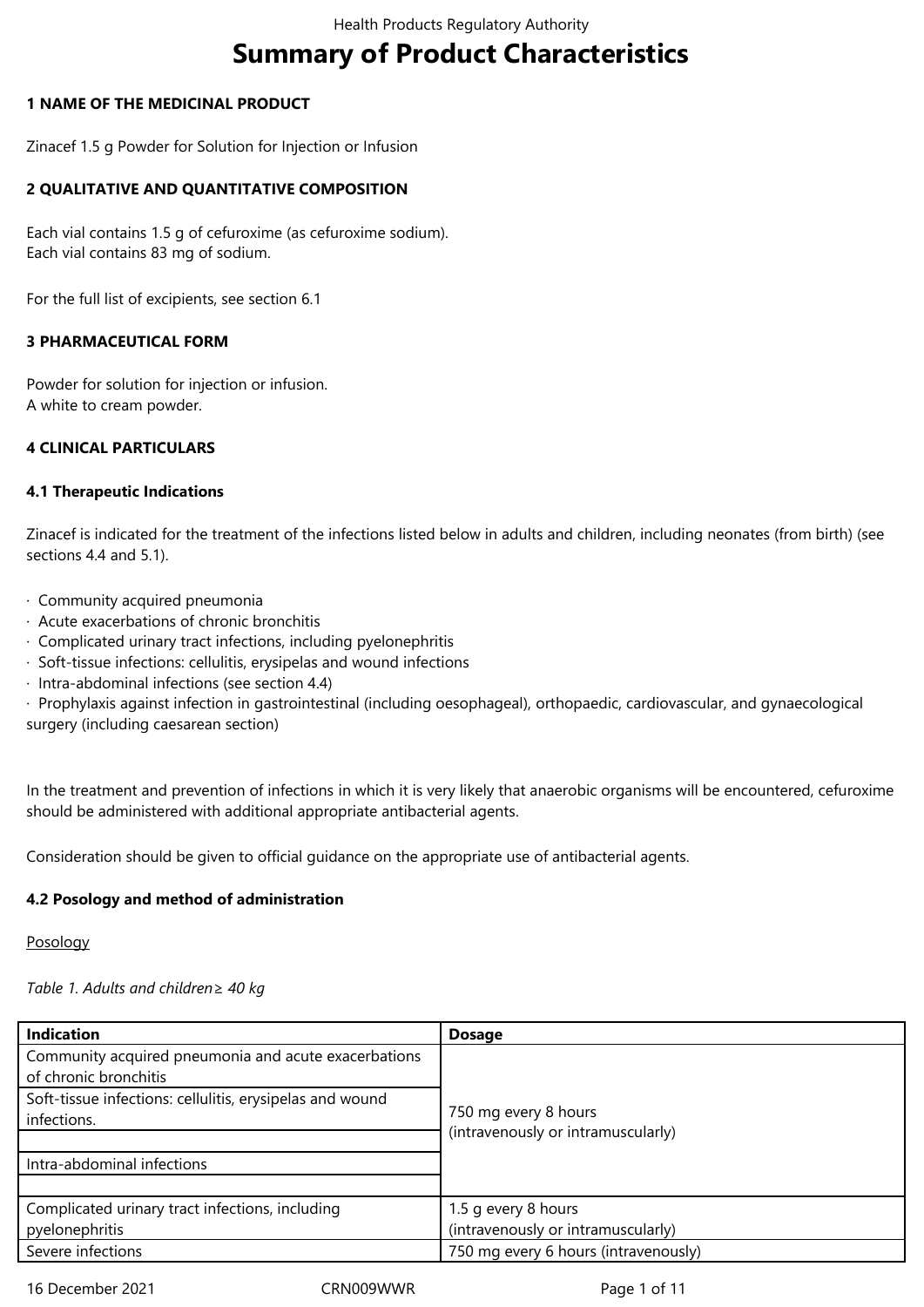|                                                           | 1.5 g every 8 hours (intravenously)                          |
|-----------------------------------------------------------|--------------------------------------------------------------|
| Surgical prophylaxis for gastrointestinal, gynaecological | 1.5 q with the induction of anaesthesia. This may be         |
| surgery (including caesarean section) and orthopaedic     | supplemented with two 750 mg doses (intramuscularly) after 8 |
| operations                                                | hours and 16 hours.                                          |
| Surgical prophylaxis for cardiovascular and oesophageal   | 1.5 g with induction of anaesthesia followed by 750 mg       |
| operations                                                | (intramuscularly) every 8 hours for a further 24 hours.      |

## *Table 2. Children < 40kg*

|                                                                        | Infants and toddlers > 3 weeks and<br>children < 40 kg                           | Infants (birth to 3 weeks)                                                                |
|------------------------------------------------------------------------|----------------------------------------------------------------------------------|-------------------------------------------------------------------------------------------|
| Community acquired pneumonia                                           |                                                                                  |                                                                                           |
| Complicated urinary tract infections, including<br>pyelonephritis      | 30 to 100 mg/kg/day (intravenously)                                              | 30 to 100 mg/kg/day<br>(intravenously) given as 2 or 3<br>divided doses (see section 5.2) |
| Soft-tissue infections: cellulitis, erysipelas and<br>wound infections | given as 3 or 4 divided doses; a dose of<br>60 mg/kg/day is appropriate for most |                                                                                           |
|                                                                        | infections                                                                       |                                                                                           |
| Intra-abdominal infections                                             |                                                                                  |                                                                                           |
|                                                                        |                                                                                  |                                                                                           |

## *Renal impairment*

Cefuroxime is primarily excreted by the kidneys. Therefore, as with all such antibiotics, in patients with markedly impaired renal function it is recommended that the dosage of Zinacef should be reduced to compensate for its slower excretion.

## *Table 3. Recommended doses for Zinacef in renal impairment*

| <b>Creatinine clearance</b>                                                                                                                   | $T_{1/2}$ (hrs)               | Dose mg                                                                                                                                                                                                                                                                        |
|-----------------------------------------------------------------------------------------------------------------------------------------------|-------------------------------|--------------------------------------------------------------------------------------------------------------------------------------------------------------------------------------------------------------------------------------------------------------------------------|
| $> 20$ mL/min/1.73 m <sup>2</sup>                                                                                                             | $1.7 - 2.6$                   | It is not necessary to reduce the standard dose<br>(750 mg to 1.5 g three times daily).                                                                                                                                                                                        |
| 10-20 mL/min/1.73 m <sup>2</sup>                                                                                                              | $4.3 - 6.5$                   | 750 mg twice daily                                                                                                                                                                                                                                                             |
| $< 10$ mL/min/1.73 m <sup>2</sup>                                                                                                             | $14.8 - 22.3$                 | 750 mg once daily                                                                                                                                                                                                                                                              |
| Patients on haemodialysis                                                                                                                     | 3.75                          | A further 750 mg dose should be given intravenously<br>or intramuscularly at the end of each dialysis; in<br>addition to parenteral use, cefuroxime sodium can<br>be incorporated into the peritoneal dialysis fluid<br>(usually 250 mg for every 2 litres of dialysis fluid). |
| Patients in renal failure on continuous arteriovenous<br>haemodialysis (CAVH) or high-flux haemofiltration<br>(HF) in intensive therapy units | 7.9-12.6 (CAVH)<br>$1.6$ (HF) | 750 mg twice daily; for low-flux haemofiltration<br>follow the dosage recommended under impaired<br>renal function.                                                                                                                                                            |

## *Hepatic impairment*

Cefuroxime is primarily eliminated by the kidney. In patients with hepatic dysfunction this is not expected to affect the pharmacokinetics of cefuroxime.

## Method of administration

Zinacef should be administered by intravenous injection over a period of 3 to 5 minutes directly into a vein or via a drip tube or infusion over 30 to 60 minutes, or by deep intramuscular injection.

16 December 2021 CRN009WWR Page 2 of 11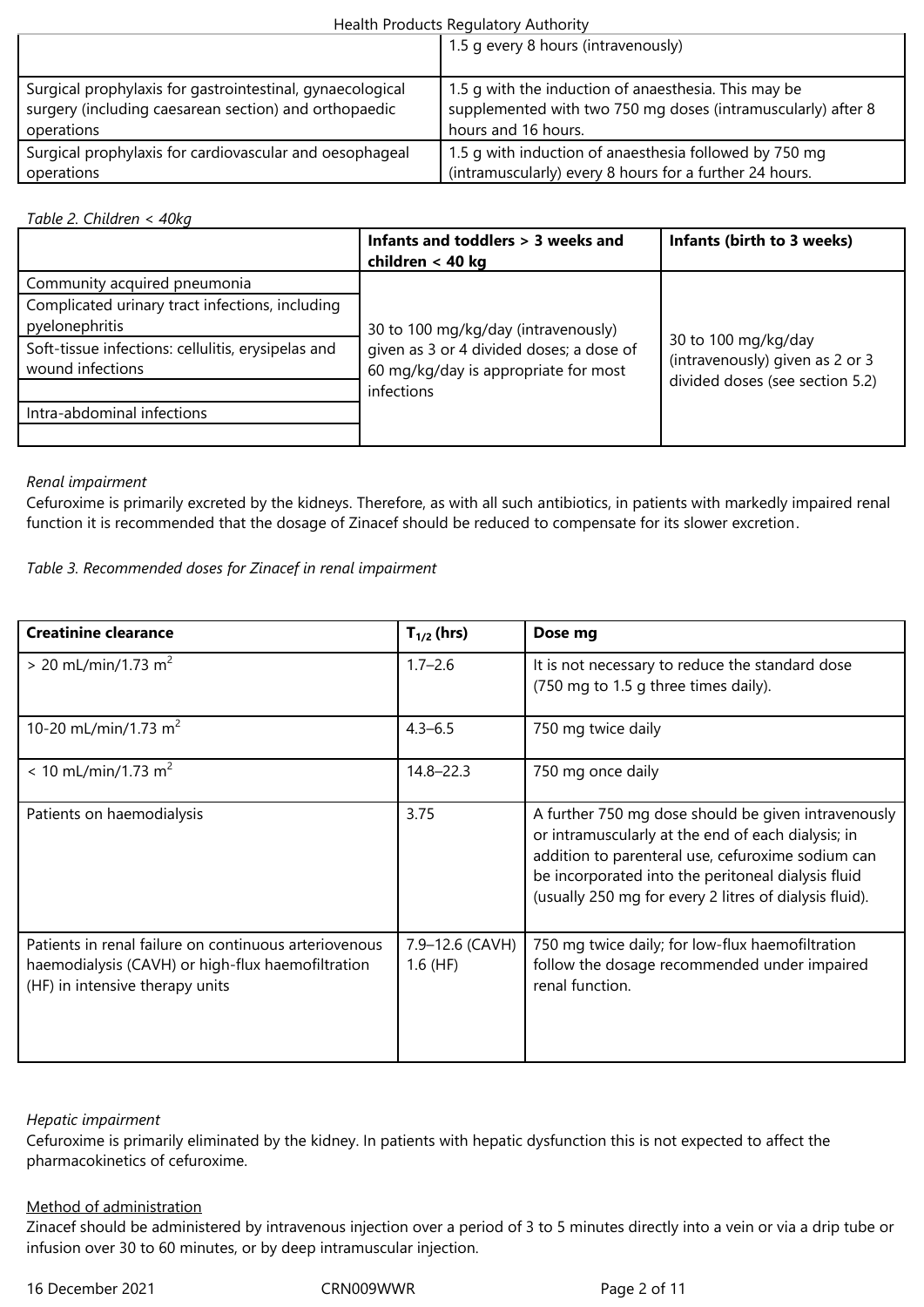Intramuscular injections should be injected well within the bulk of a relatively large muscle and not more than 750 mg should be injected at one site. For doses greater than 1.5 g intravenous administration should be used. For instructions on reconstitution of the medicinal product before administration, see section 6.6.

## **4.3 Contraindications**

Hypersensitivity to cefuroxime or to any of the excipients listed in section 6.1.

Patients with known hypersensitivity to cephalosporin antibiotics.

History of severe hypersensitivity (e.g. anaphylactic reaction) to any other type of beta-lactam antibacterial agent (penicillins, monobactams and carbapenems).

## **4.4 Special warnings and precautions for use**

#### Hypersensitivity reactions

As with all beta-lactam antibacterial agents, serious and occasionally fatal hypersensitivity reactions have been reported. In case of severe hypersensitivity reactions, treatment with cefuroxime must be discontinued immediately and adequate emergency measures must be initiated.

Before beginning treatment, it should be established whether the patient has a history of severe hypersensitivity reactions to cefuroxime, to other cephalosporins or to any other type of beta-lactam agent. Caution should be used if cefuroxime is given to patients with a history of non-severe hypersensitivity to other beta-lactam agents.

## Concurrent treatment with potent diuretics or aminoglycosides

Cephalosporin antibiotics at high dosage should be given with caution to patients receiving concurrent treatment with potent diuretics such as furosemide or aminoglycosides. Renal impairment has been reported during use of these combinations. Renal function should be monitored in the elderly and those with known pre-existing renal impairment (see section 4.2).

#### Overgrowth of non-susceptible microorganisms

Use of cefuroxime may result in the overgrowth of *Candida.* Prolonged use may also result in the overgrowth of other non-susceptible microorganisms (e.g. enterococci and *Clostridioides difficile*), which may require interruption of treatment (see section 4.8).

Antibacterial agent–associated pseudomembranous colitis has been reported with use of cefuroxime and may range in severity from mild to life threatening. This diagnosis should be considered in patients with diarrhoea during or subsequent to the administration of cefuroxime (see section 4.8). Discontinuation of therapy with cefuroxime and the administration of specific treatment for *Clostridioides difficile* should be considered. Medicinal products that inhibit peristalsis should not be given.

#### Intracameral use and eye disorders

Zinacef is not formulated for intracameral use. Individual cases and clusters of serious ocular adverse reactions have been reported following unapproved intracameral use of cefuroxime sodium compounded from vials approved for intravenous/intramuscular administration. These reactions included macular oedema, retinal oedema, retinal detachment, retinal toxicity, visual impairment, visual acuity reduced, vision blurred, corneal opacity and corneal oedema. Intra-abdominal infections

Due to its spectrum of activity, cefuroxime is not suitable for the treatment of infections caused by Gram-negative non-fermenting bacteria (see section 5.1).

#### Interference with diagnostic tests

The development of a positive Coombs Test associated with the use of cefuroxime may interfere with cross matching of blood (see section 4.8).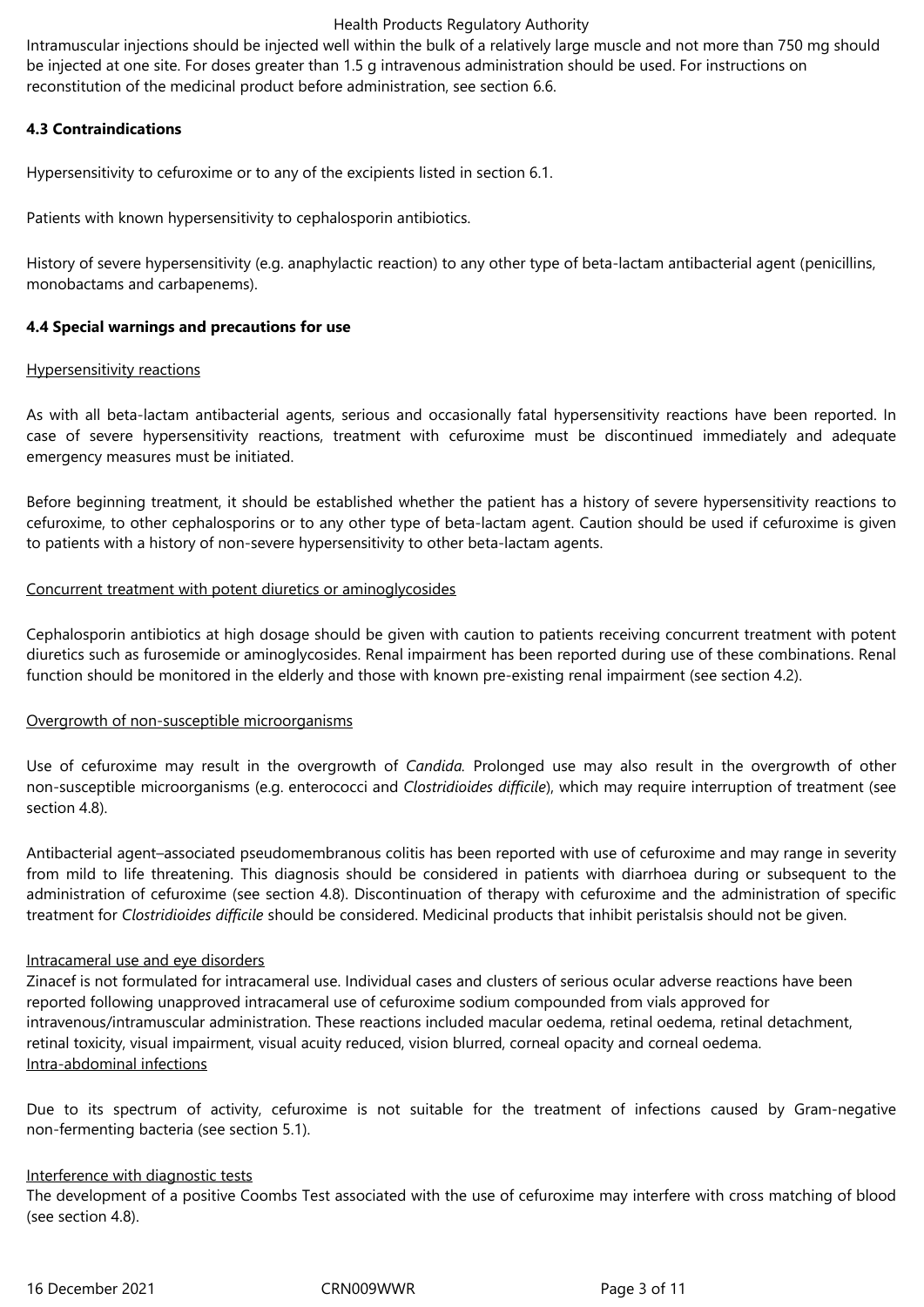Slight interference with copper reduction methods (Benedict's, Fehling's, Clinitest) may be observed. However, this should not lead to false-positive results, as may be experienced with some other cephalosporins.

As a false negative result may occur in the ferricyanide test, it is recommended that either the glucose oxidase or hexokinase methods are used to determine blood/plasma glucose levels in patients receiving cefuroxime sodium.

#### Important information about sodium

This medicinal product contains 83 mg sodium per vial, equivalent to 4.15 % of the WHO recommended maximum daily intake of 2 g sodium for an adult.

#### **4.5 Interaction with other medicinal products and other forms of interactions**

Cefuroxime may affect the gut flora, leading to lower oestrogen reabsorption and reduced efficacy of combined oral contraceptives.

Cefuroxime is excreted by glomerular filtration and tubular secretion. Concomitant use of probenicid is not recommended. Concurrent administration of probenecid prolongs the excretion of the antibiotic and produces an elevated peak serum level.

#### **Potential nephrotoxic drugs and loop diuretics**

High-dosage treatments with cephalosporins should be carried out with caution on patients who are taking strong-acting diuretics (such as furosemide) or potential nephrotoxic preparations (such as aminoglycoside antibiotics), since impairment of renal function through such combinations cannot be ruled out.

#### **Other Interactions**

Determination of blood/plasma glucoselevels: refer to section 4.4. Concomitant use with oral anticoagulants may give rise to increased international normalised ratio (INR).

#### **4.6 Fertility, pregnancy and lactation**

#### **Pregnancy**

There are limited amounts of data from the use of cefuroxime in pregnant women. Studies in animals have shown no reproductive toxicity (see section 5.3). Zinacef should be prescribed to pregnant women only if the benefit outweighs the risk.

Cefuroxime has been shown to cross the placenta and attain therapeutic levels in amniotic fluid and cord blood after intramuscular or intravenous dose to the mother.

#### Breastfeeding

Cefuroxime is excreted in human milk in small quantities. Adverse reactions at therapeutic doses are not expected, although a risk of diarrhoea and fungus infection of the mucous membranes cannot be excluded. A decision must be made whether to discontinue breast-feeding or to discontinue/abstain from cefuroxime therapy taking into account the benefit of breast feeding for the child and the benefit of therapy for the woman.

#### **Fertility**

There are no data on the effects of cefuroxime sodium on fertility in humans. Reproductive studies in animals have shown no effects on fertility.

#### **4.7 Effects on ability to drive and use machines**

No studies on the effects of cefuroxime on the ability to drive and use machines have been performed. However, based on known adverse reactions, cefuroxime is unlikely to have an effect on the ability to drive and use machines.

#### **4.8 Undesirable effects**

The most common adverse reactions are neutropenia, eosinophilia, transient rise in liver enzymes or bilirubin, particularly in patients with pre-existing liver disease, but there is no evidence of harm to the liver and injection site reactions.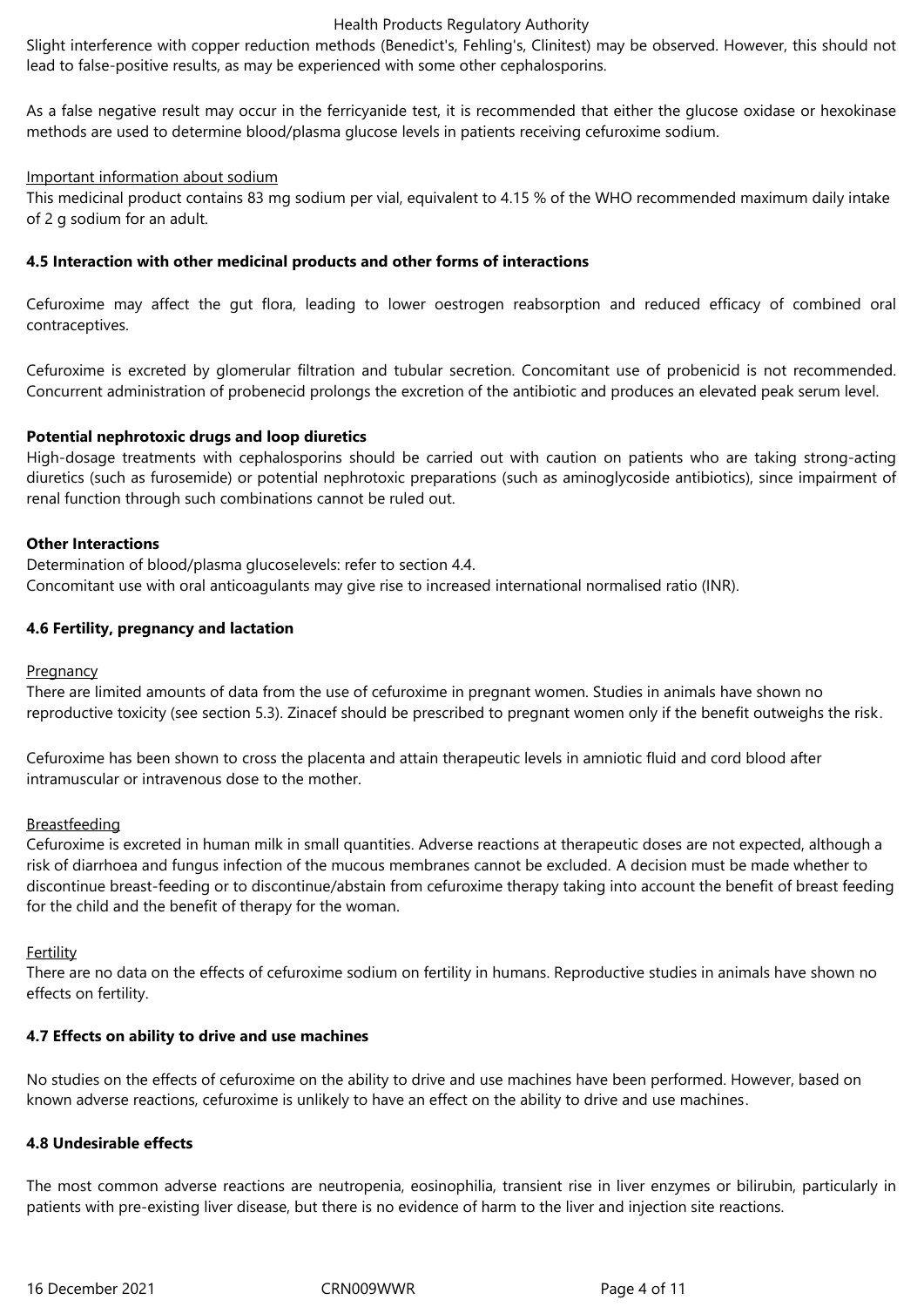vary according to the indication.

Data from clinical trials were used to determine the frequency of very common to rare adverse reactions. The frequencies assigned to all other adverse reactions (i.e. those occurring at <1/10,000) were mainly determined using post-marketing data and refer to a reporting rate rather than a true frequency.

Treatment related adverse reactions, all grades, are listed below by MedDRA body system organ class, frequency and grade of severity. The following convention has been utilised for the classification of frequency: very common ≥1/10; common ≥1/100 to < 1/10; uncommon ≥1/1,000 to < 1/100; rare ≥1/10,000 to < 1/1,000; very rare < 1/10,000 and not known (cannot be estimated from the available data).

| System organ         | Common            | <b>Uncommon</b>   | <b>Not known</b>                                                      |
|----------------------|-------------------|-------------------|-----------------------------------------------------------------------|
| class                |                   |                   |                                                                       |
| Infections and       |                   |                   | Candida overgrowth, overgrowth of Clostridioides difficile            |
| infestations         |                   |                   |                                                                       |
| Blood and            | neutropenia,      | leukopenia,       | thrombocytopenia, haemolytic anaemia                                  |
| lymphatic            | eosinophilia,     | positive          |                                                                       |
| system               | decreased         | Coombs test       |                                                                       |
| disorders            | haemoglobin       |                   |                                                                       |
|                      | concentration     |                   |                                                                       |
| Immune system        |                   |                   | drug fever, interstitial nephritis, anaphylaxis, cutaneous vasculitis |
| disorders            |                   |                   |                                                                       |
| Gastrointestinal     |                   | gastrointestinal  | pseudomembranous colitis (see section 4.4)                            |
| disorders            |                   | disturbance       |                                                                       |
| <b>Hepatobiliary</b> | transient rise in | transient rise in |                                                                       |
| disorders            | liver enzymes     | bilirubin         |                                                                       |
| Skin and             |                   | skin rash,        | erythema multiforme, toxic epidermal necrolysis and Stevens-Johnson   |
| subcutaneous         |                   | urticaria and     | syndrome, angioneurotic oedema                                        |
| tissue disorders     |                   | pruritus          |                                                                       |
| Renal and            |                   |                   | elevations in serum creatinine, elevations in blood urea nitrogen and |
| urinary              |                   |                   | decreased creatinine clearance (see section 4.4)                      |
| disorders            |                   |                   |                                                                       |
| General              | injection site    |                   |                                                                       |
| disorders and        | reactions which   |                   |                                                                       |
| administration       | may include pain  |                   |                                                                       |
| site conditions      | and               |                   |                                                                       |
|                      | thrombophlebitis  |                   |                                                                       |

*Description of selected adverse reactions*

Cephalosporins as a class tend to be absorbed onto the surface of red cell membranes and react with antibodies directed against the drug to produce a positive Coombs test (which can interfere with cross matching of blood) and very rarely haemolytic anaemia.

Transient rises in serum liver enzymes or bilirubin have been observed which are usually reversible.

Pain at the intramuscular injection site is more likely at higher doses. However it is unlikely to be a cause for discontinuation of treatment.

#### *Paediatric population*

The safety profile for cefuroxime sodium in children is consistent with the profile in adults.

# Reporting of suspected adverse reactions

Reporting suspected adverse reactions after authorisation of the medicinal product is important. It allows continued monitoring of the benefit/risk balance of the medicinal product. Healthcare professionals are asked to report any suspected adverse reactions via HPRA Pharmacovigilance, Website: www.hpra.ie.

# **4.9 Overdose**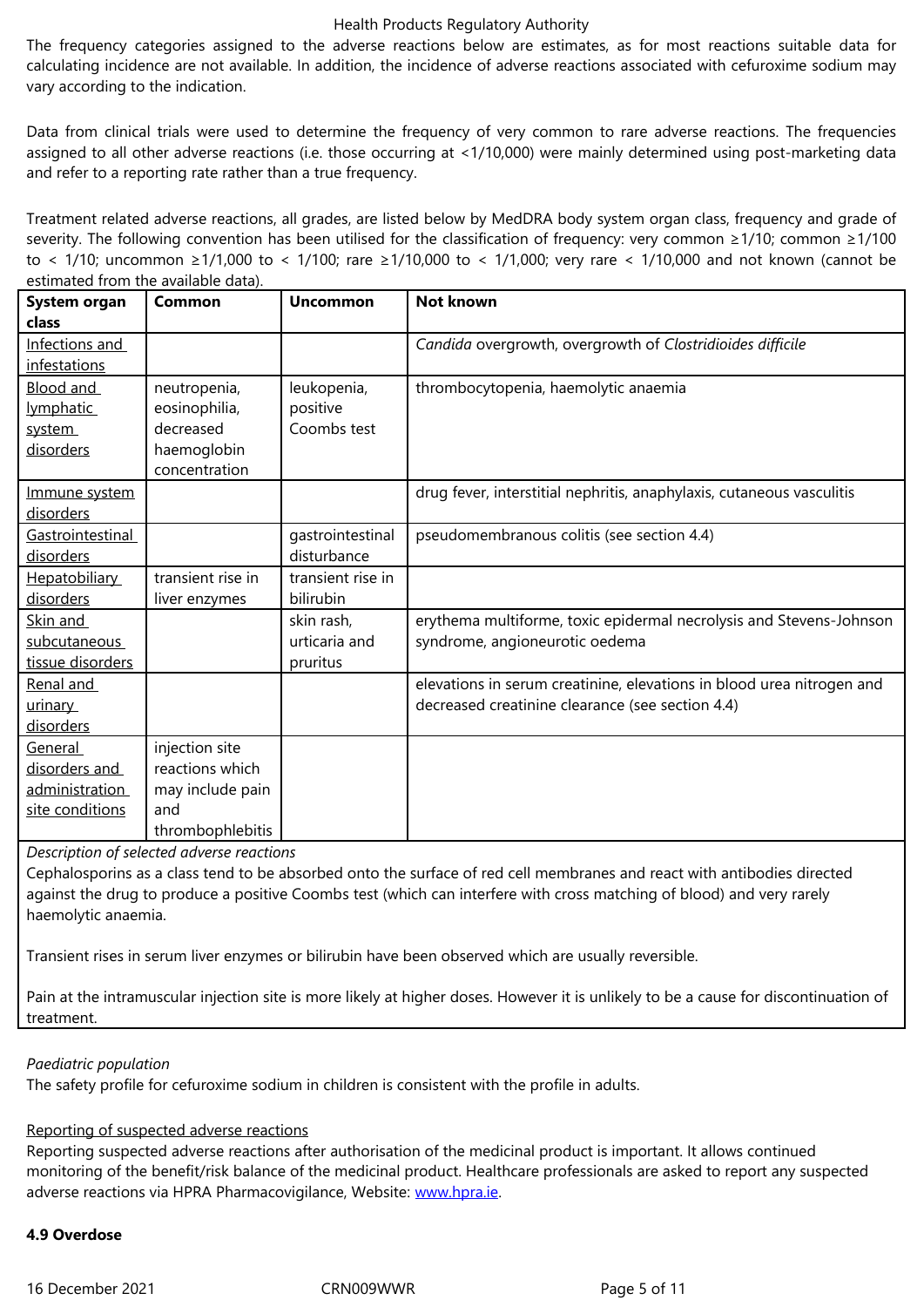Overdose can lead to neurological sequelae including encephalopathy, convulsions and coma. Symptoms of overdose can occur if the dose is not reduced appropriately in patients with renal impairment (see sections 4.2 and 4.4).

Serum levels of cefuroxime can be reduced by haemodialysis or peritoneal dialysis.

## **5 PHARMACOLOGICAL PROPERTIES**

#### **5.1 Pharmacodynamic properties**

Pharmacotherapeutic group: antibacterials for systemic use, second-generation cephalosporins, ATC code: J01DC02

#### Mechanism of action

Cefuroxime inhibits bacterial cell wall synthesis following attachment to penicillin binding proteins (PBPs). This results in the interruption of cell wall (peptidoglycan) biosynthesis, which leads to bacterial cell lysis and death.

#### Mechanism of resistance

Bacterial resistance to cefuroxime may be due to one or more of the following mechanisms:

- hydrolysis by beta-lactamases including (but not limited to)extended-spectrum beta-lactamases (ESBLs), and Amp-C enzymes, that may be induced or stably derepressed in certain aerobic Gram-negative bacterial species;
- reduced affinity of penicillin-binding proteins for cefuroxime;
- outer membrane impermeability, which restricts access of cefuroxime to penicillin binding proteins in Gram-negative bacteria;
- bacterial efflux pumps.

Organisms that have acquired resistance to other injectable cephalosporins are expected to be resistant to cefuroxime. Depending on the mechanism of resistance, organisms with acquired resistance to penicillins may demonstrate reduced susceptibility or resistance to cefuroxime.

#### Cefuroxime sodium breakpoints

Minimum inhibitory concentration (MIC) breakpoints established by the European Committee on Antimicrobial Susceptibility Testing (EUCAST) are as follows:

| <b>Breakpoints (mg/L)</b><br>Microorganism   |                   |                   |
|----------------------------------------------|-------------------|-------------------|
|                                              | Susceptible       | Resistant         |
| Enterobacteriaceae <sup>1</sup>              | $\leq 8^2$        | > 8               |
| Staphylococcus spp.                          | Note <sup>3</sup> | Note <sup>3</sup> |
| Streptococcus A, B, C and G                  | Note <sup>4</sup> | Note <sup>4</sup> |
| Streptococcus pneumoniae                     | $\leq 0.5$        | >1                |
| Streptococcus (other)                        | $\leq 0.5$        | > 0.5             |
| Haemophilus influenzae                       | $\leq$ 1          | >2                |
| Moraxella catarrhalis                        | $\leq$ 4          | > 8               |
| Non-species related breakpoints <sup>1</sup> | $\leq 4^5$        | $>8^5$            |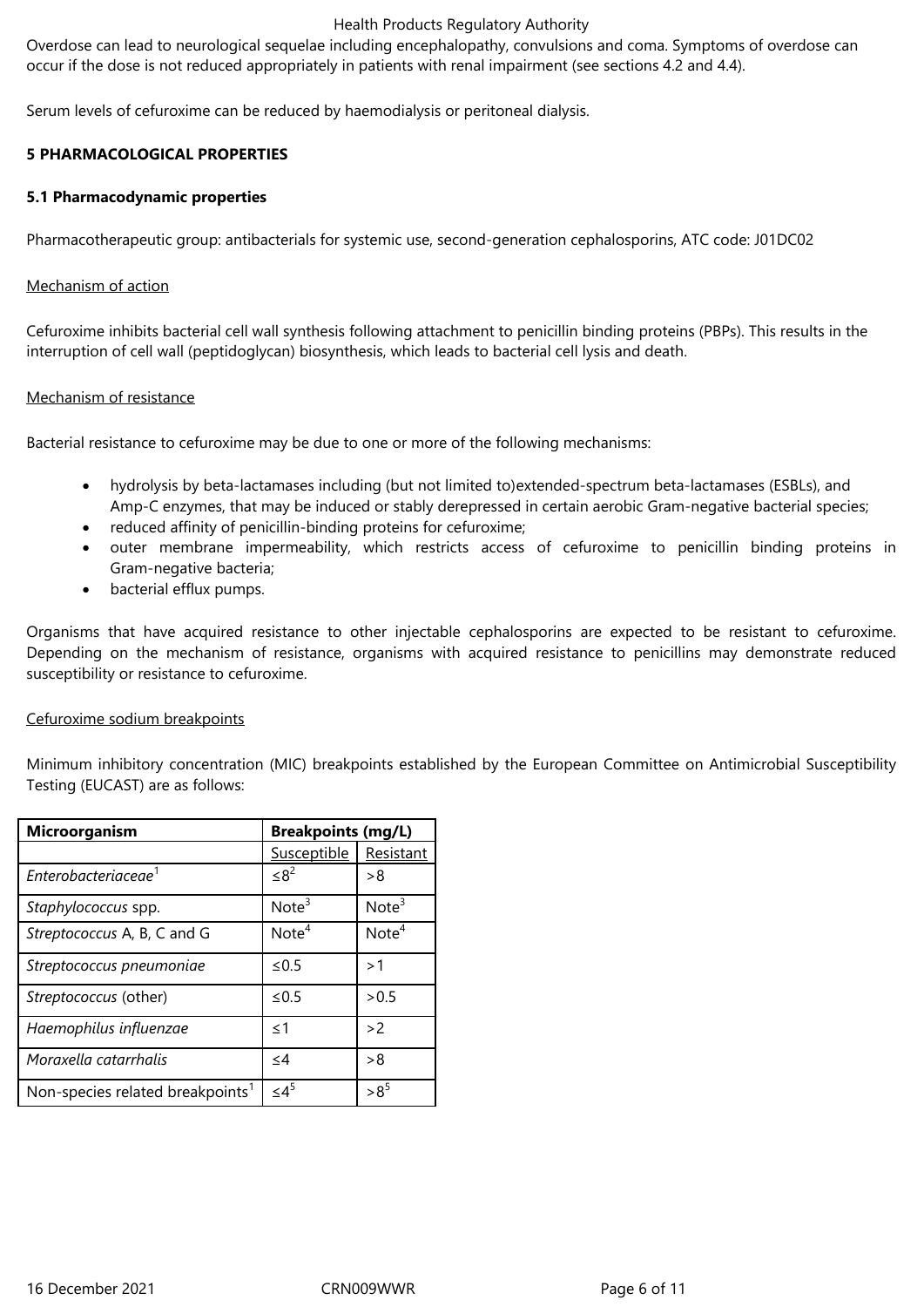<sup>1</sup>The cephalosporin breakpoints for *Enterobacteriaceae* will detect all clinically important resistance mechanisms (including ESBL and plasmid mediated AmpC). Some strains that produce beta-lactamases are susceptible or intermediate to  $3<sup>rd</sup>$  or  $4<sup>th</sup>$  generation cephalosporins with these breakpoints and should be reported as found, i.e. the presence or absence of an ESBL does not in itself influence the categorization of susceptibility. In many areas, ESBL detection and characterization is recommended or mandatory for infection control purposes.

2 Breakpoint relates to a dosage of 1.5 g × 3 and to *E. coli, P. mirabilis* and *Klebsiellaspp*. only

<sup>3</sup> Susceptibility of staphylococci to cephalosporins is inferred from the methicillin susceptibility except for ceftazidme and cefixime and ceftibuten, which do not have breakpoints and should not be used for staphylococcal infections.

<sup>4</sup> The susceptibility of streptococcus groups A, B, C and G to cephalosporins is inferred from the benzylpenicillin susceptibility.

 $5$  Breakpoints apply to daily intravenous dose of 750 mg  $\times$ 3 and a high dose of at least 1.5  $q \times 3$ .

## Microbiological susceptibility

The prevalence of acquired resistance may vary geographically and with time for selected species and local information on resistance is desirable, particularly when treating severe infections. As necessary, expert advice should be sought when the local prevalence of resistance is known and the utility of the agent in at least some types of infections is questionable.

Cefuroxime is usually active against the following microorganisms *in vitro*.

| <b>Commonly susceptible species</b>                           |
|---------------------------------------------------------------|
| Gram-positive aerobes:                                        |
| Staphylococcus aureus (methicillin-suscpetible) \$            |
| Streptococcus pyogenes                                        |
| Streptococcus agalactiae                                      |
| Gram-negative aerobes:                                        |
| Haemophilus parainfluenzae                                    |
| Moraxella catarrhalis                                         |
| Microorganisms for which acquired resistance may be a problem |
| Gram-positive aerobes:                                        |
| Streptococcus pneumoniae                                      |
| Streptococcus mitis (viridans group)                          |
| Gram-negative aerobes:                                        |
| Citrobacter spp. not including C. freundii                    |
| Enterobacter spp.not including E. aerogenes and E. Cloacae    |
| Escherichia coli                                              |
| Haemophilus influenzae                                        |
| Klebsiella pneumoniae                                         |
| Proteus mirabilis                                             |
| Proteus spp. not including P. penneri and P. vulgaris         |
| Providencia spp.                                              |
| Salmonella spp.                                               |
|                                                               |

16 December 2021 **CRN009WWR** Page 7 of 11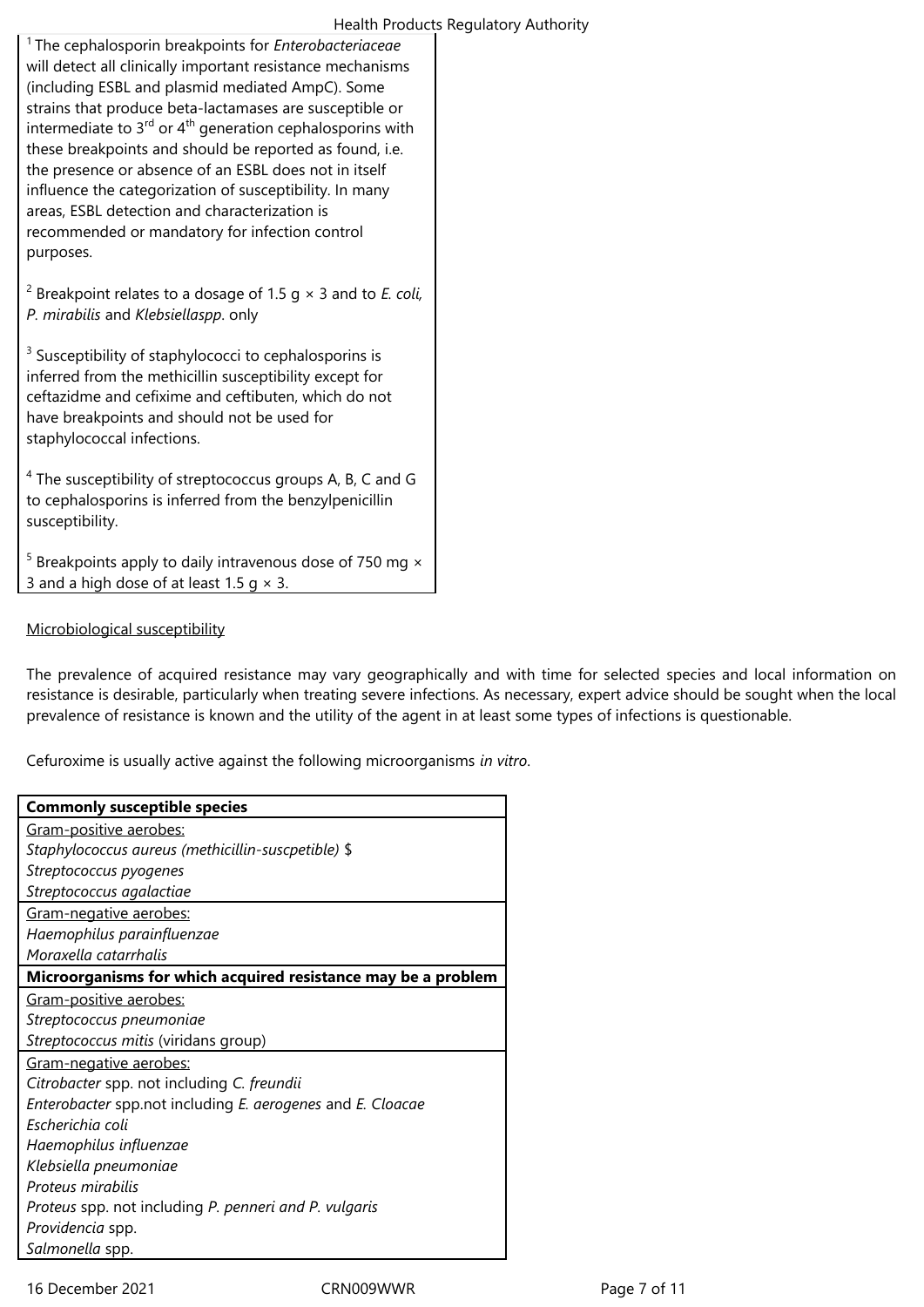| Gram-positive anaerobes:                   |
|--------------------------------------------|
| Peptostreptococcus spp.                    |
| Propionibacterium spp.                     |
| Gram-negative anaerobes:                   |
| Fusobacterium spp.                         |
| Bacteroides spp.                           |
| <b>Inherently resistant microorganisms</b> |
| Gram-positive aerobes:                     |
| Enterococcus faecalis                      |
| Enterococcus faecium                       |
| Gram-negative aerobes:                     |
| Acinetobacter spp.                         |
| Burkholderia cepacia                       |
| Campylobacter spp.                         |
| Citrobacter freundii                       |
| Enterobacter aerogenes                     |
| Enterobacter cloacae                       |
| Morganella morganii                        |
| Proteus penneri                            |
| Proteus vulgaris                           |
| Pseudomonas aeruginosa                     |
| <b>Serratiamarcescens</b>                  |
| Stenotrophomonas maltophilia               |
| Gram-positive anaerobes:                   |
| Clostridium difficile                      |
| Gram-negative anaerobes:                   |
| Bacteroides fragilis                       |
| Others:                                    |
| Chlamydia spp.                             |
| Mycoplasma spp.                            |
| Legionella spp.                            |

\$ All methicillin-resistant *S. aureus* are resistant to cefuroxime.

*In vitro* the activities of cefuroxime sodium and aminoglycoside antibiotics in combination have been shown to be at least additive with occasional evidence of synergy.

## **5.2 Pharmacokinetic properties**

#### **Absorption**

After intramuscular (IM) injection of cefuroxime to normal volunteers, the mean peak serum concentrations ranged from 27 to 35 microgram/mL for a 750 mg dose and from 33 to 40 microgram/mL for a 1000 mg dose, and were achieved within 30 to 60 minutes after administration. Following intravenous (IV) doses of 750 and 1500 mg, serum concentrations were approximately 50 and 100 microgram/mL, respectively, at 15 minutes.

AUC and  $C_{\text{max}}$  appear to increase linearly with increase in dose over the single dose range of 250 to 1000 mg following IM and IV administration. There was no evidence of accumulation of cefuroxime in the serum from normal volunteers following repeat intravenous administration of 1500 mg doses every 8 hours.

#### Distribution

Protein binding has been stated as 33 to 50%, depending on the methodology used. The average volume of distribution ranges from 9.3 to 15.8 L/1.73 m<sup>2</sup> following IM or IV administration over the dosage range of 250 to 1000 mg. Concentrations of cefuroxime in excess of the minimum inhibitory levels for common pathogens can be achieved in the tonsilla, sinus tissues, bronchial mucosa, bone, pleural fluid, joint fluid, synovial fluid, interstitial fluid, bile, sputum and aqueous humour. Cefuroxime passes the blood-brain barrier when the meninges are inflamed.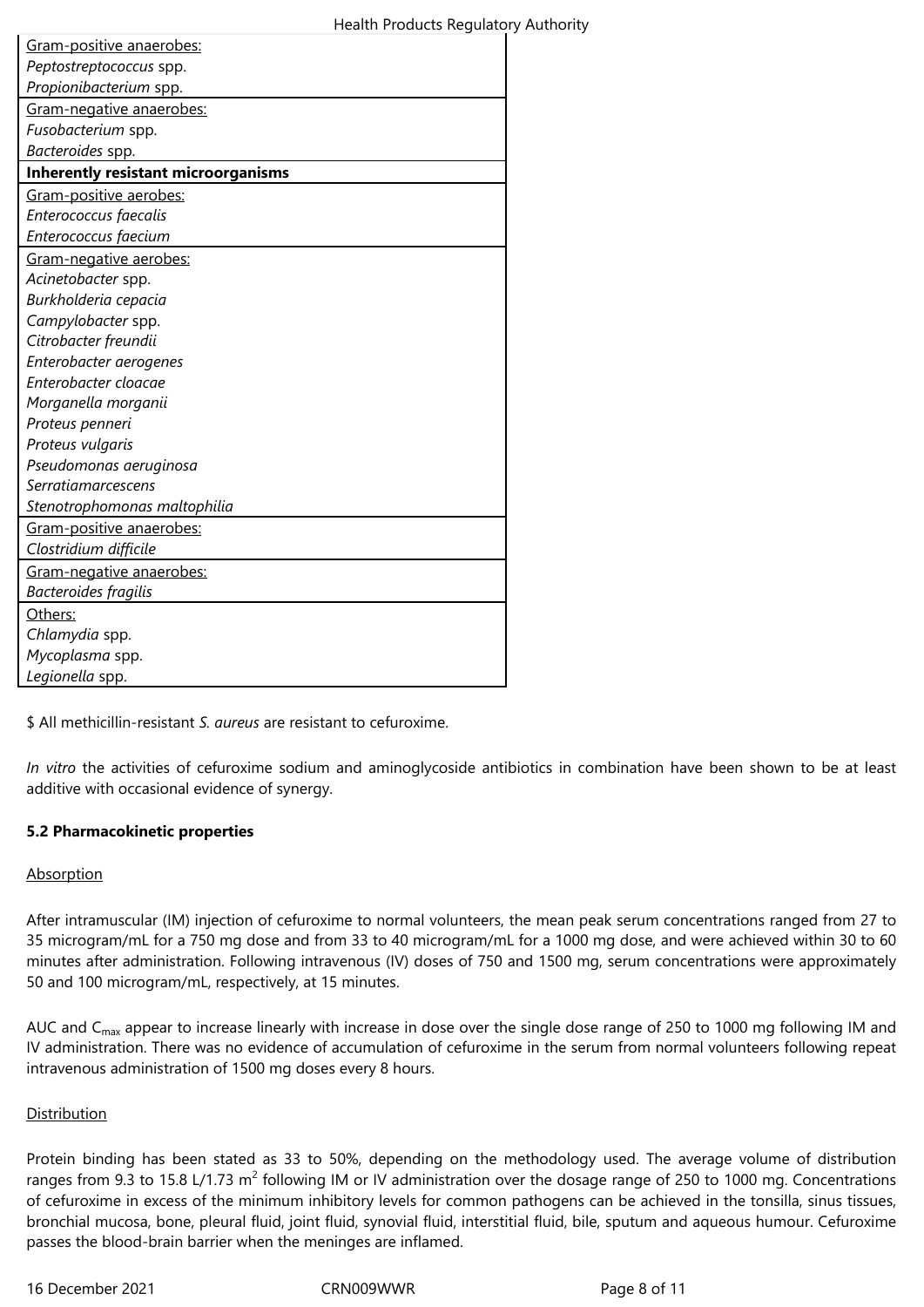## Biotransformation

Cefuroxime is not metabolised.

## Elimination

Cefuroxime is excreted by glomerular filtration and tubular secretion. The serum half-life after either intramuscular or intravenous injection is approximately 70 minutes. There is an almost complete recovery (85 to 90%) of unchanged cefuroxime in urine within 24 hours of administration. The majority of the cefuroxime is excreted within the first 6 hours. The average renal clearance ranges from 114 to 170 mL/min/1.73 m<sup>2</sup> following IM or IV administration over the dosage range of 250 to 1000 mg.

## *Special patient populations*

## Gender

No differences in the pharmacokinetics of cefuroxime were observed between males and females following a single IV bolus injection of 1000 mg of cefuroxime as the sodium salt.

## Elderly

Following IM or IV administration, the absorption, distribution and excretion of cefuroxime in elderly patients are similar to younger patients with equivalent renal function. Because elderly patients are more likely to have decreased renal function, care should be taken in cefuroxime dose selection, and it may be useful to monitor renal function (see section 4.2).

#### Paediatrics

The serum half-life of cefuroxime has been shown to be substantially prolonged in neonates according to gestational age. However, in older infants (aged >3 weeks) and in children, the serum half-life of 60 to 90 minutes is similar to that observed in adults.

#### Renal impairment

Cefuroxime is primarily excreted by the kidneys. As with all such antibiotics, in patients with markedly impaired renal function (i.e.  $C1_{cr}$  <20 mL/minute) it is recommended that the dosage of cefuroxime should be reduced to compensate for its slower excretion (see section 4.2). Cefuroxime is effectively removed by haemodialysis and peritoneal dialysis.

## Hepatic impairment

Since cefuroxime is primarily eliminated by the kidney, hepatic dysfunction is not expected to have an effect on the pharmacokinetics of cefuroxime.

#### PK/PD relationship

For cephalosporins, the most important pharmacokinetic-pharmacodynamic index correlating with *in vivo* efficacy has been shown to be the percentage of the dosing interval (%T) that the unbound concentration remains above the minimum inhibitory concentration (MIC) of cefuroxime for individual target species (i.e. %T>MIC).

## **5.3 Preclinical safety data**

Non-clinical data reveal no special hazard for humans based on conventional studies of safety pharmacology, repeated dose toxicity, genotoxicity and toxicity to reproduction and development. No carcinogenicity studies have been performed; however, there is no evidence to suggest carcinogenic potential.

Gamma glutamyl transpeptidase activity in rat urine is inhibited by various cephalosporins, however the level of inhibition is less with cefuroxime. This may have significance in the interference in clinical laboratory tests in humans.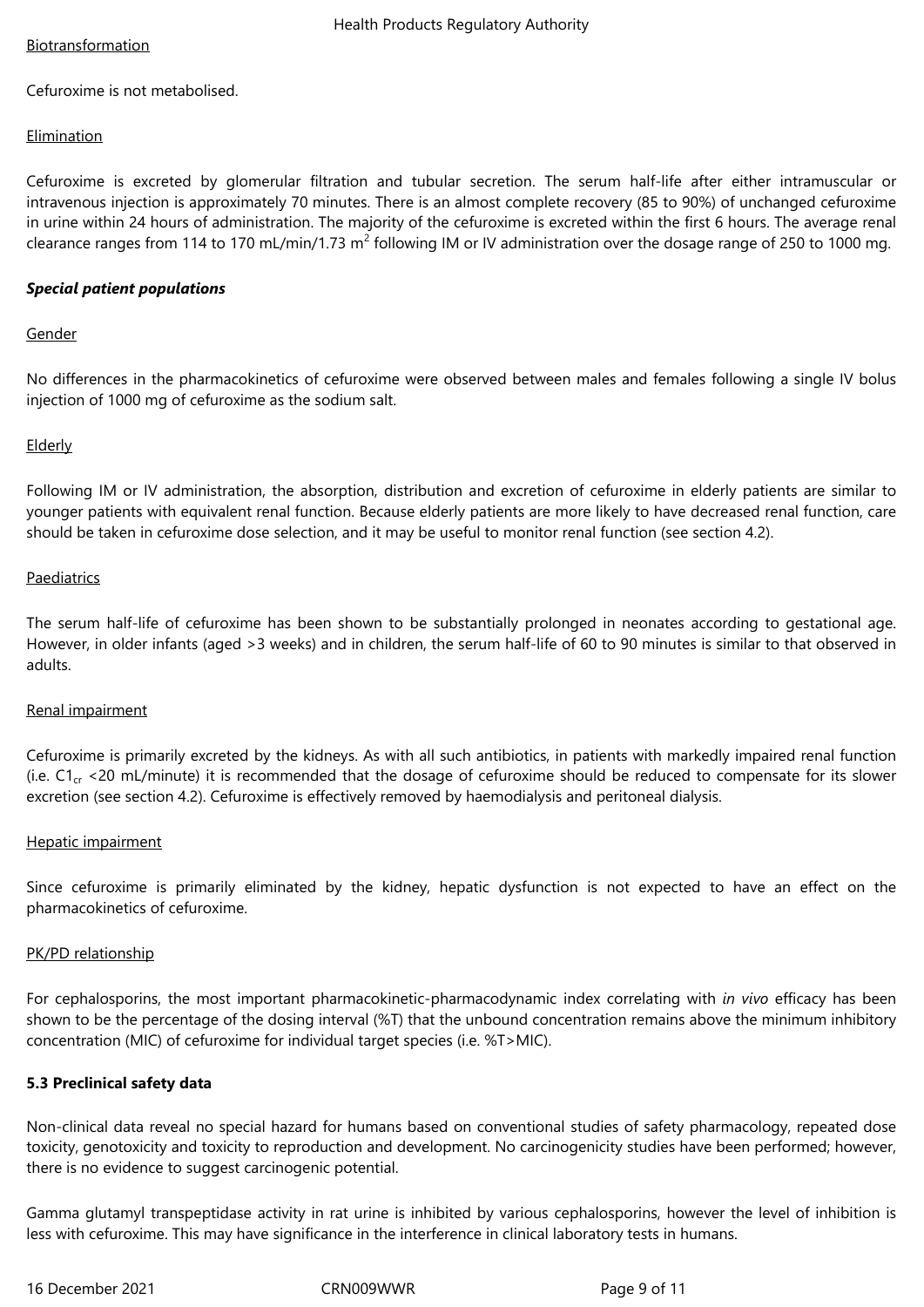#### **6 PHARMACEUTICAL PARTICULARS**

#### **6.1 List of excipients**

None.

## **6.2 Incompatibilities**

This medicinal product must not be mixed with other medicinal products except those mentioned in section 6.6.

## **6.3 Shelf life**

Dry Powder 3 years.

When reconstituted for injection, it can be stored for 5 hours if stored below 25 °C, or 72 hours if stored 2 to 8 °C.

When reconstituted for infusion, it can be stored for 3 hours if stored below 25 °C, or 72 hours if stored 2 to 8 °C.

From a microbiological point of view, the medicinal product should be used immediately. If not used immediately, in-use storage times and conditions prior to use are the responsibility of the user and would normally not be longer than 24 hours at 2 to 8°C unless reconstitution has taken place in controlled and validated aseptic conditions.

Single use only. Discard any remaining contents after use.

## **6.4 Special precautions for storage**

Store below 25 °C.Keep the vial in the outer carton in order to protect from light.

For storage conditions after reconstitution of the medicinal product, see section 6.3.

#### **6.5 Nature and contents of container**

Colourless glass vial, with a bromobutyl rubber plug and aluminium overseal with flip off plastic lid, containing 1.5 g of cefuroxime (as cefuroxime sodium) powder.

The vials of cefuroxime powder may also be supplied with ampoules of water for injection as solvent.

#### **6.6 Special precautions for disposal and other handling**

#### Instructions for constitution

Table 4. Additional volumes and concentrations, which may be useful when fractional doses are required.

|           | Additional volumes and concentrations, which may be useful when fractional doses are required |                       |                                  |                        |
|-----------|-----------------------------------------------------------------------------------------------|-----------------------|----------------------------------|------------------------|
| Vi        | Routes of administration                                                                      | <b>Physical State</b> | Amount of water to be added (mL) | Approximate cefuroxime |
| <u>al</u> |                                                                                               |                       |                                  | concentration          |
| si        |                                                                                               |                       |                                  | $(mq/mL)**$            |
| ze        |                                                                                               |                       |                                  |                        |
| $1.5\,$   | intramuscular                                                                                 | suspension            | 6mL                              | 216                    |
| g         | intravenous bolus                                                                             | solution              | at least 15mL                    | 94                     |
|           | intravenous infusion                                                                          | solution              | $15 \text{ mL}$ *                | 94                     |
|           |                                                                                               |                       |                                  |                        |